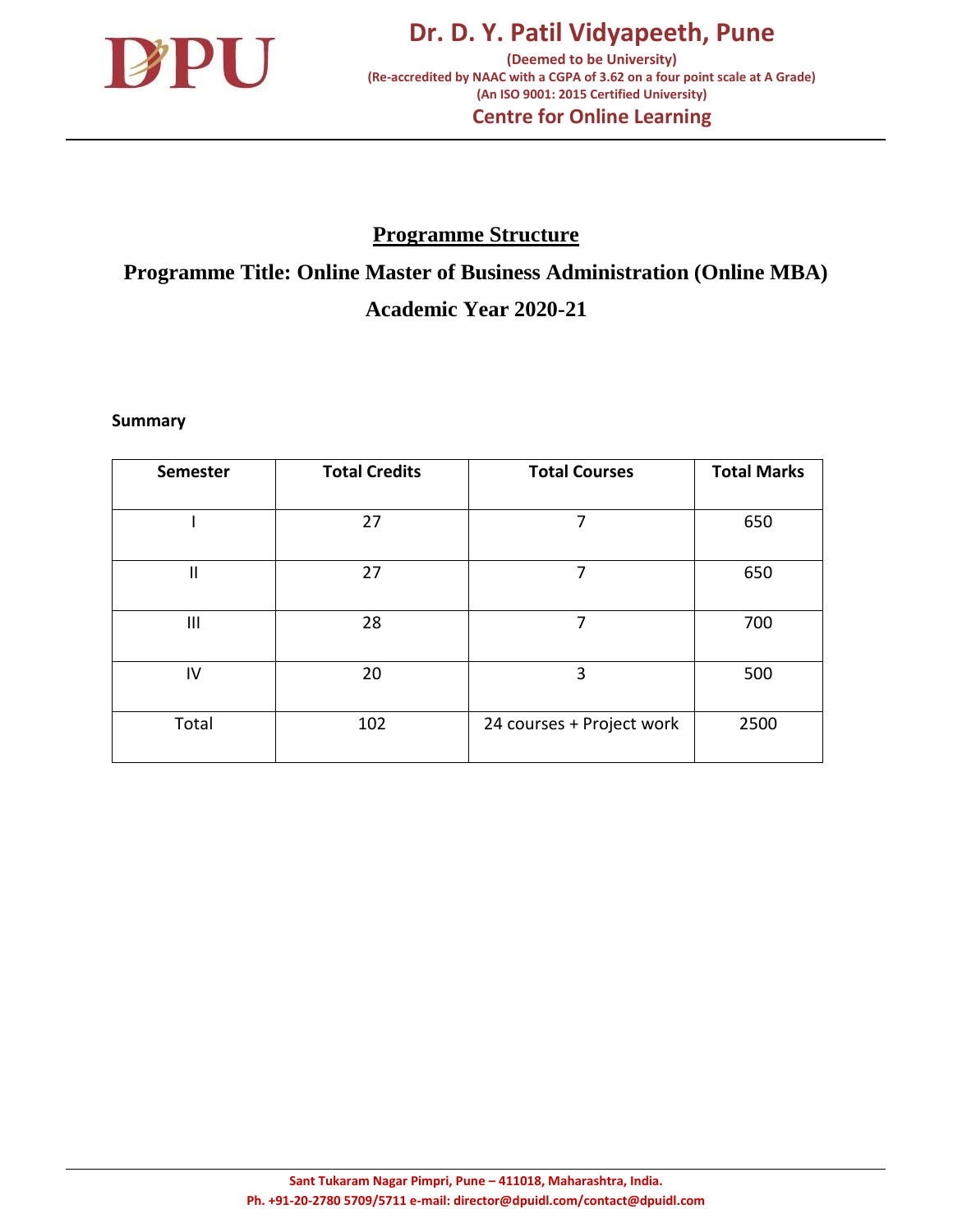

**(Deemed to be University) (Re-accredited by NAAC with a CGPA of 3.62 on a four point scale at A Grade) (An ISO 9001: 2015 Certified University)**

## **Centre for Online Learning**

#### **Semester I**

| <b>Course Code</b>  | <b>Course Title</b>                                       | <b>Credits</b> |                                                            | <b>Marks</b>                                              | <b>Total</b><br><b>Marks</b> | Online<br>course<br>delivery:       |
|---------------------|-----------------------------------------------------------|----------------|------------------------------------------------------------|-----------------------------------------------------------|------------------------------|-------------------------------------|
|                     |                                                           |                | <b>Formative</b><br><b>Continuous</b><br><b>Assessment</b> | <b>Summative</b><br><b>Proctored</b><br><b>Assessment</b> |                              | Learner's<br>engagement<br>in hours |
| OMBC <sub>101</sub> | Principles and Practices of<br>Management                 | $\overline{4}$ | 40                                                         | 60                                                        | 100                          | 60                                  |
| <b>OMBC 102</b>     | Organizational Behaviour                                  | $\overline{4}$ | 40                                                         | 60                                                        | 100                          | 60                                  |
| <b>OMBC 103</b>     | <b>Management Accounting</b>                              | $\overline{4}$ | 40                                                         | 60                                                        | 100                          | 60                                  |
| OMBC 104            | Managerial Economics                                      | $\overline{4}$ | 40                                                         | 60                                                        | 100                          | 60                                  |
| <b>OMBC 105</b>     | <b>Business Communication</b>                             | $\overline{4}$ | 40                                                         | 60                                                        | 100                          | 60                                  |
| <b>OMBC 106</b>     | Research Methodology                                      | $\overline{4}$ | 40                                                         | 60                                                        | 100                          | 60                                  |
| OMBC <sub>107</sub> | <b>Environmental Awareness</b><br>and Disaster Management | 3              | 50                                                         |                                                           | 50                           | 45                                  |
|                     | Total                                                     | 27             |                                                            |                                                           | 650                          |                                     |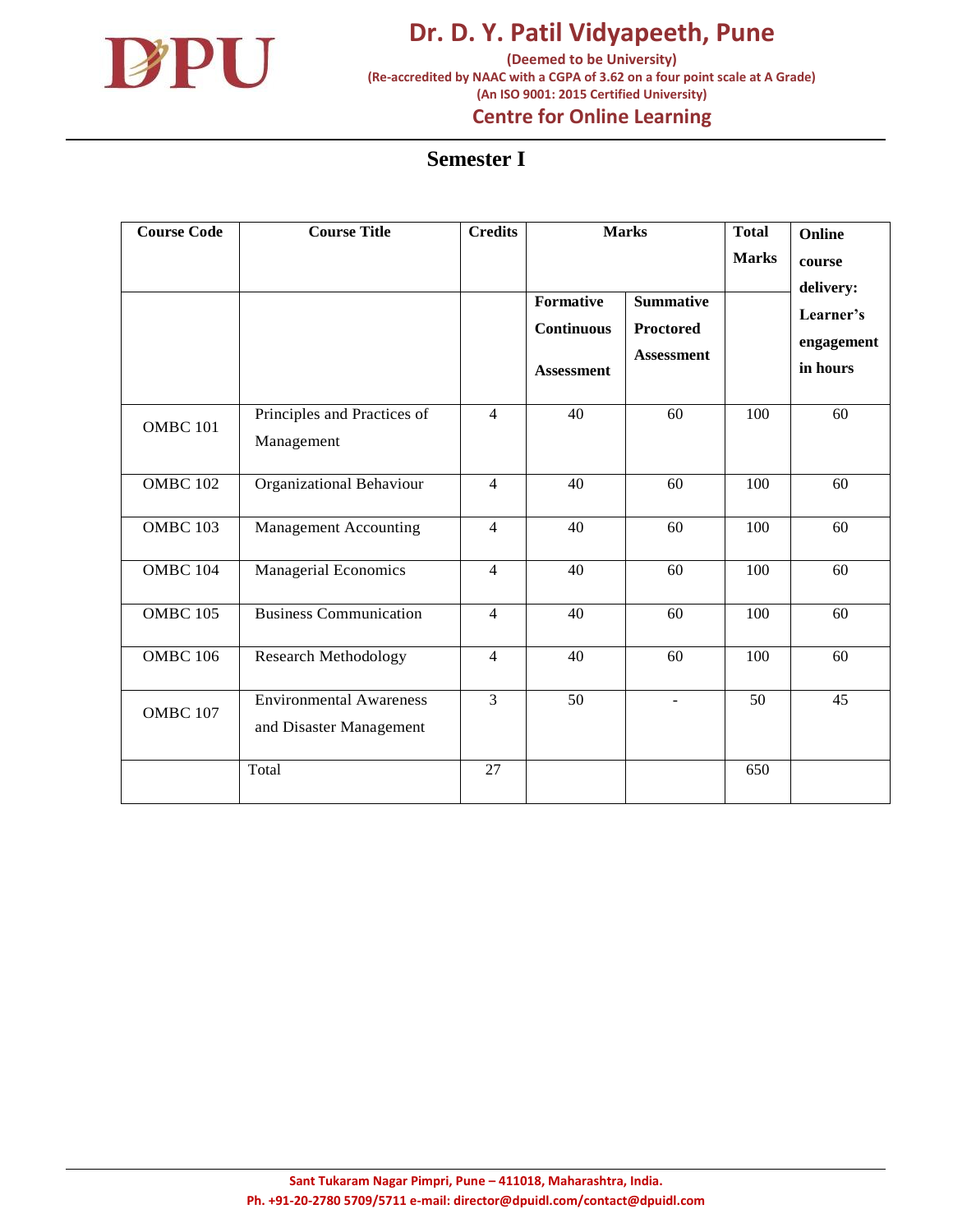

**(Deemed to be University) (Re-accredited by NAAC with a CGPA of 3.62 on a four point scale at A Grade) (An ISO 9001: 2015 Certified University) Centre for Online Learning**

#### **Semester II**

| <b>Course Code</b> | <b>Course Title</b>                                       | <b>Credits</b> | <b>Formative</b><br><b>Continuous</b><br><b>Assessment</b> | <b>Marks</b><br><b>Summative</b><br><b>Proctored</b><br><b>Assessment</b> | <b>Total</b><br><b>Marks</b> | Online<br>course<br>delivery:<br>Learner's<br>engagement<br>in hours |
|--------------------|-----------------------------------------------------------|----------------|------------------------------------------------------------|---------------------------------------------------------------------------|------------------------------|----------------------------------------------------------------------|
| <b>OMBC 201</b>    | Resource<br>Human<br>Management                           | $\overline{4}$ | 40                                                         | 60                                                                        | 100                          | 60                                                                   |
| <b>OMBC 202</b>    | <b>Marketing Management</b>                               | $\overline{4}$ | 40                                                         | 60                                                                        | 100                          | 60                                                                   |
| <b>OMBC 203</b>    | Financial Management                                      | $\overline{4}$ | 40                                                         | 60                                                                        | 100                          | 60                                                                   |
| <b>OMBC 204</b>    | <b>Operations Management</b>                              | $\overline{4}$ | 40                                                         | 60                                                                        | 100                          | 60                                                                   |
| <b>OMBC 205</b>    | Information<br>Management<br>System                       | $\overline{4}$ | 40                                                         | 60                                                                        | 100                          | 60                                                                   |
| <b>OMBC 206</b>    | Strategic<br>Management<br>$\&$<br><b>Business Policy</b> | 4              | 40                                                         | 60                                                                        | 100                          | 60                                                                   |
| <b>OMBC 207</b>    | Entrepreneurship<br>Development                           | 3              | 50                                                         | $\blacksquare$                                                            | 50                           | 45                                                                   |
|                    | Total                                                     | 27             |                                                            |                                                                           | 650                          |                                                                      |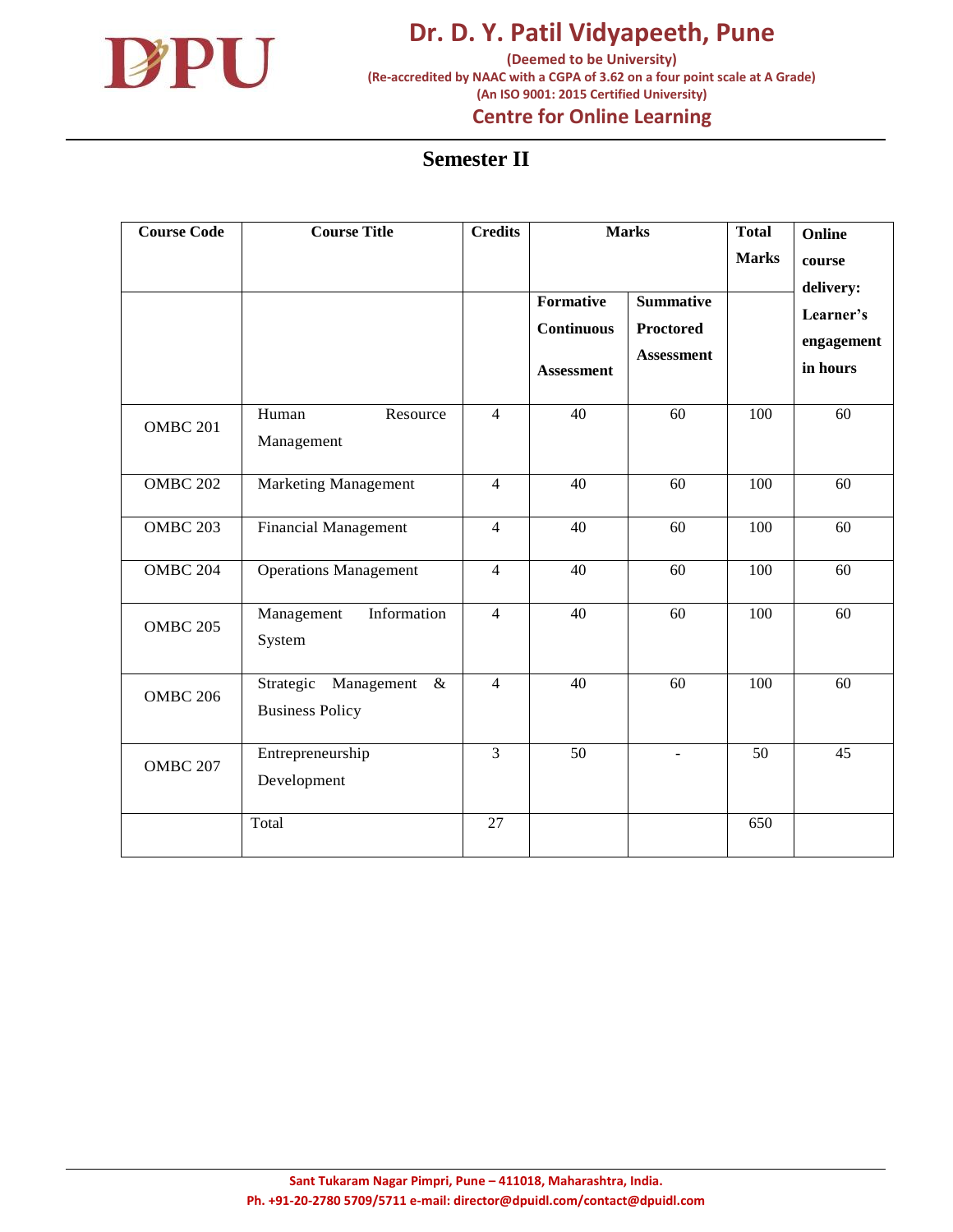

# **The List of Specialization for Semester- III and IV**

| Sr. No. | <b>Specializations</b>                                    |
|---------|-----------------------------------------------------------|
| I       | Marketing Management (MM)                                 |
| П       | Human Resource Management (HRM)                           |
| Ш       | Finance Management (FM)                                   |
| IV      | IT Management (ITM)                                       |
| V       | Project Management (PM)                                   |
| VI      | <b>Operations Management (OM)</b>                         |
| VII     | Hospital Administration and Health Care Management (HAHM) |
| VIII    | International Business Management (IBM)                   |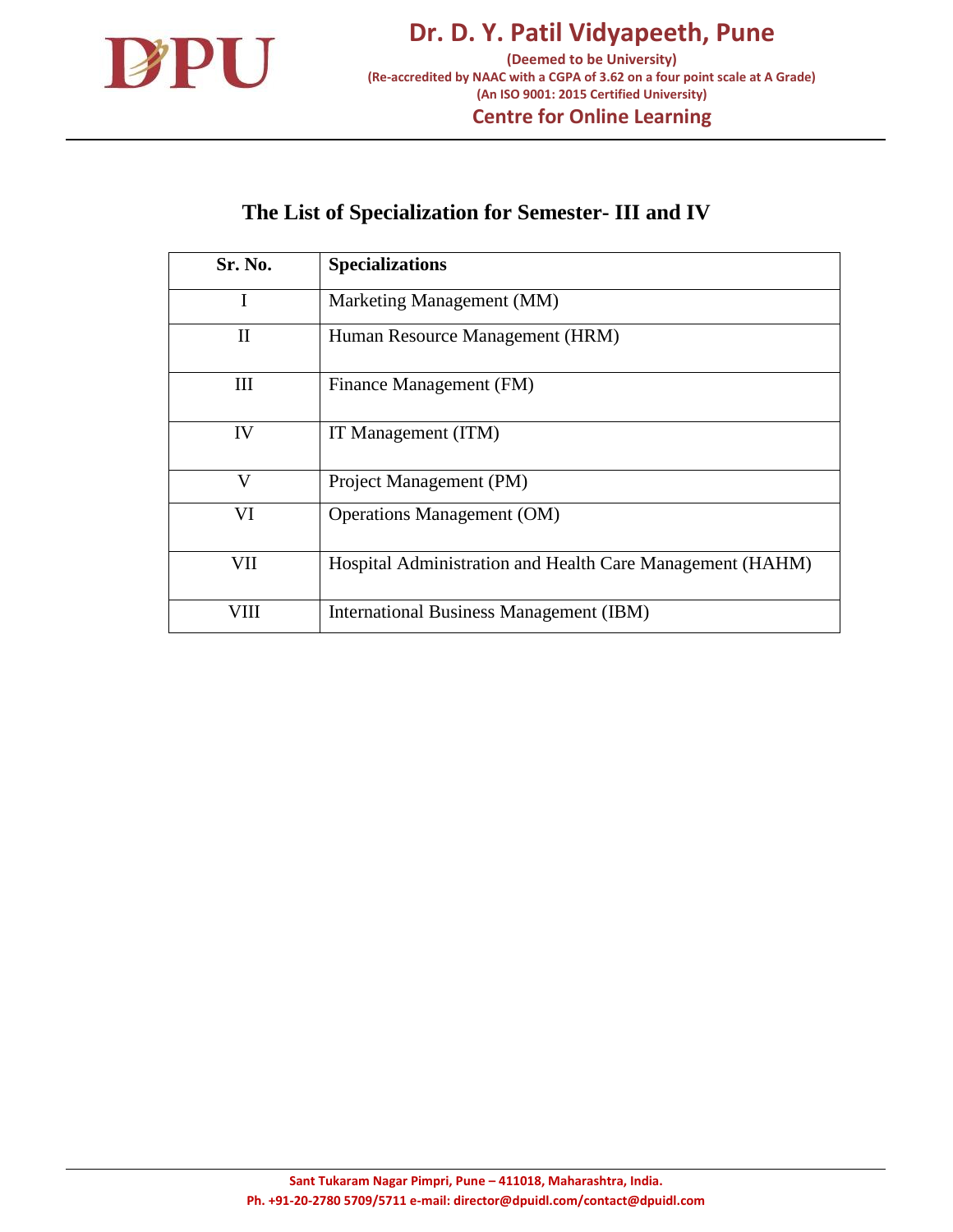

**(Deemed to be University) (Re-accredited by NAAC with a CGPA of 3.62 on a four point scale at A Grade) (An ISO 9001: 2015 Certified University)**

**Centre for Online Learning**

#### **Semester III: MM Specialization**

| <b>Course Code</b>     | <b>Course Title</b>                | <b>Credits</b> | <b>Formative</b><br><b>Continuous</b><br><b>Assessment</b> | <b>Marks</b><br><b>Summative</b><br><b>Proctored</b><br><b>Assessment</b> | <b>Total</b><br><b>Marks</b> | Online<br>course<br>delivery:<br>Learner's<br>engageme<br>nt in<br>hours |
|------------------------|------------------------------------|----------------|------------------------------------------------------------|---------------------------------------------------------------------------|------------------------------|--------------------------------------------------------------------------|
| <b>OMBM 301</b>        | <b>Consumer Behavior</b>           | $\overline{4}$ | 40                                                         | 60                                                                        | 100                          | 60                                                                       |
| <b>OMBM 302</b>        | Marketing Research                 | $\overline{4}$ | 40                                                         | 60                                                                        | 100                          | 60                                                                       |
| <b>OMBM 303</b>        | Sales & Distribution<br>Management | $\overline{4}$ | 40                                                         | 60                                                                        | 100                          | 60                                                                       |
| <b>OMBM 304</b>        | Product and Brand<br>Management    | $\overline{4}$ | 40                                                         | 60                                                                        | 100                          | 60                                                                       |
| <b>OMBM 305</b>        | Retail Management                  | $\overline{4}$ | 40                                                         | 60                                                                        | 100                          | 60                                                                       |
| <b>OMBM 306</b>        | Marketing of services              | $\overline{4}$ | 40                                                         | 60                                                                        | 100                          | 60                                                                       |
| <b>OMBE</b><br>307/308 | Generic Elective-I                 | $\overline{4}$ | 40                                                         | 60                                                                        | 100                          | 60                                                                       |
|                        | Total                              | 28             |                                                            |                                                                           | 700                          |                                                                          |

| <b>Course Code</b> | <b>Course Title</b>     |
|--------------------|-------------------------|
| <b>OMBE 307</b>    | Digital Marketing       |
| OMBE 308           | <b>Business English</b> |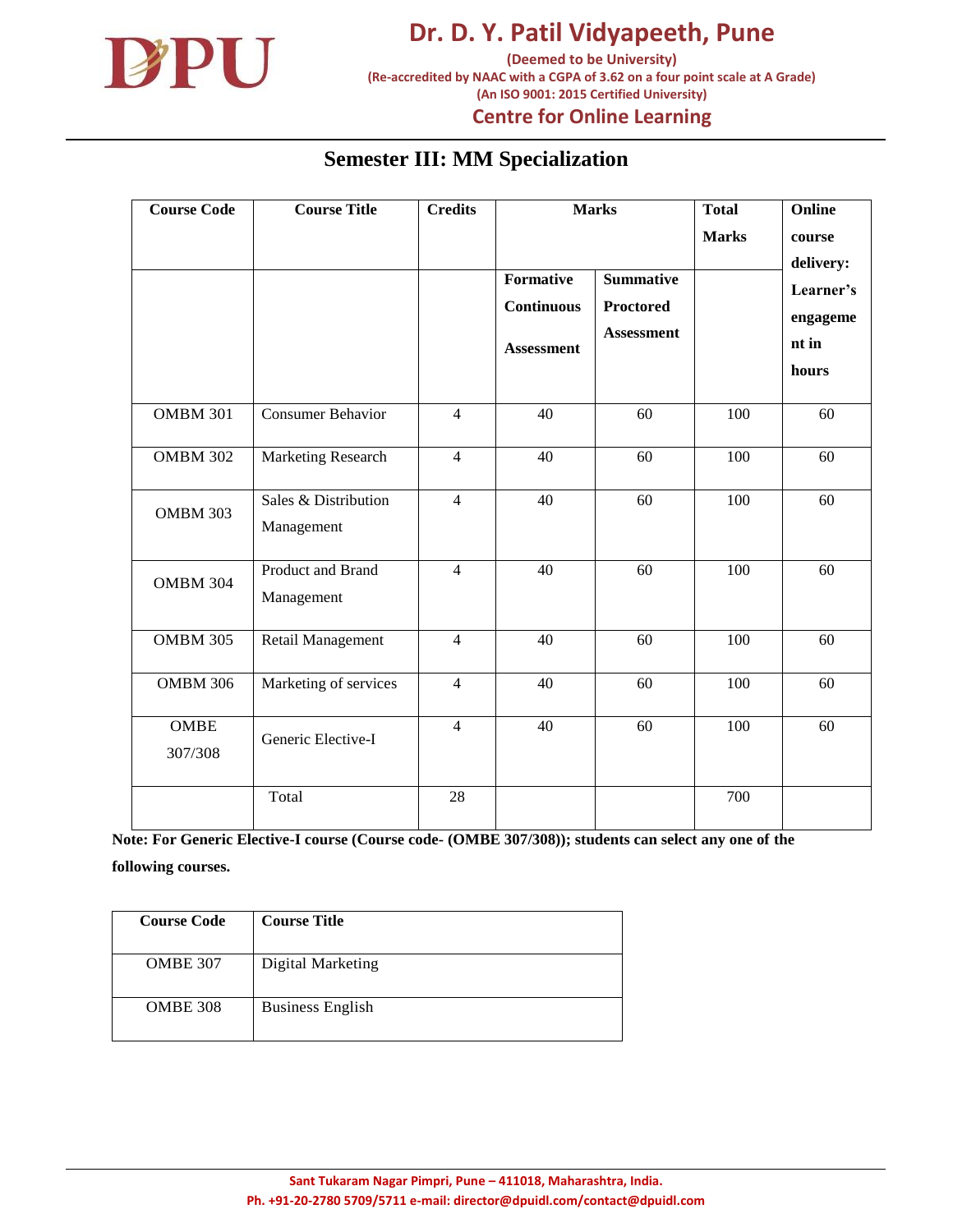

**Centre for Online Learning**

## **Semester IV: MM Specialization**

| <b>Course Code</b>     | <b>Course Title</b>                          | <b>Credits</b>           |                                                            | <b>Marks</b>                                       | <b>Total</b> | Online                                  |
|------------------------|----------------------------------------------|--------------------------|------------------------------------------------------------|----------------------------------------------------|--------------|-----------------------------------------|
|                        |                                              |                          |                                                            |                                                    | <b>Marks</b> | course<br>delivery:                     |
|                        |                                              |                          | <b>Formative</b><br><b>Continuous</b><br><b>Assessment</b> | <b>Summative</b><br>Proctored<br><b>Assessment</b> |              | Learner's<br>engageme<br>nt in<br>hours |
| <b>OMBM 401</b>        | <b>International Marketing</b>               | $\overline{\mathcal{L}}$ | 40                                                         | 60                                                 | 100          | 60                                      |
| <b>OMBM 402</b>        | <b>Integrated Marketing</b><br>Communication | $\overline{4}$           | 40                                                         | 60                                                 | 100          | 60                                      |
| <b>OMBE</b><br>403/404 | Generic Elective-II                          | $\overline{4}$           | 40                                                         | 60                                                 | 100          | 60                                      |
| <b>OMBP 405</b>        | Project Work Report                          | 8                        |                                                            |                                                    | 200          |                                         |
|                        | Total                                        | 20                       |                                                            |                                                    | 500          |                                         |

| <b>Course Code</b> | <b>Course Title</b>                      |
|--------------------|------------------------------------------|
|                    |                                          |
| <b>OMBE 403</b>    | Soft Skill                               |
|                    |                                          |
| <b>OMBE 404</b>    | Business Ethics and Corporate Governance |
|                    |                                          |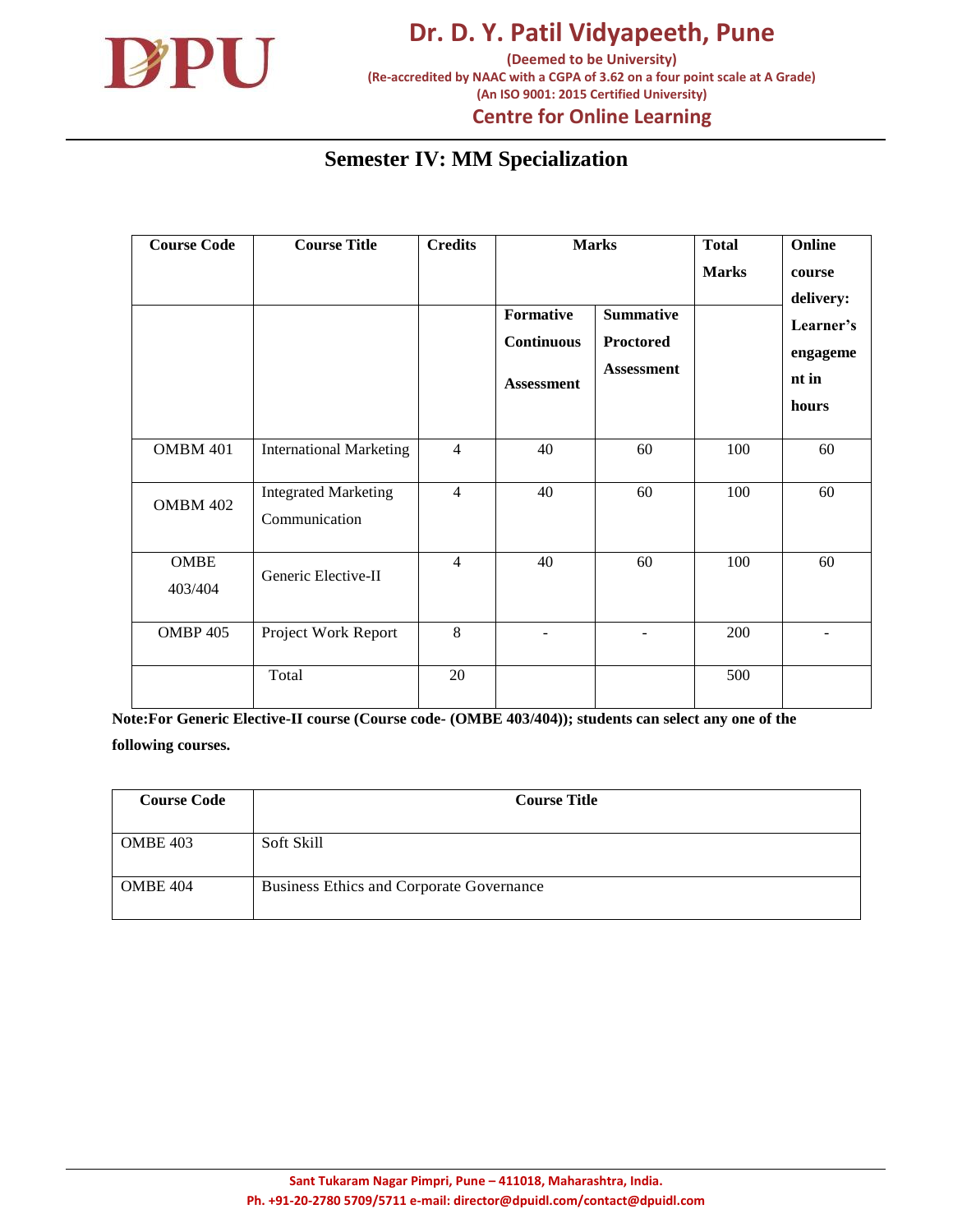

**(Deemed to be University) (Re-accredited by NAAC with a CGPA of 3.62 on a four point scale at A Grade) (An ISO 9001: 2015 Certified University)**

**Centre for Online Learning**

#### **Semester III: HRM Specialization**

| <b>Course Code</b>     | <b>Course Title</b>                               | <b>Credits</b> | Formative<br><b>Continuous</b><br><b>Assessment</b> | <b>Marks</b><br><b>Summative</b><br><b>Proctored</b><br><b>Assessment</b> | <b>Total</b><br><b>Marks</b> | Online<br>course<br>delivery:<br>Learner's<br>engageme<br>nt in<br>hours |
|------------------------|---------------------------------------------------|----------------|-----------------------------------------------------|---------------------------------------------------------------------------|------------------------------|--------------------------------------------------------------------------|
| <b>OMBH 301</b>        | <b>Manpower Planning</b>                          | $\overline{4}$ | 40                                                  | 60                                                                        | $\overline{100}$             | 60                                                                       |
| <b>OMBH 302</b>        | Compensation<br>Management                        | $\overline{4}$ | $\overline{40}$                                     | 60                                                                        | $\overline{100}$             | 60                                                                       |
| <b>OMBH 303</b>        | Performance &<br>potential Management             | $\overline{4}$ | 40                                                  | 60                                                                        | 100                          | 60                                                                       |
| <b>OMBH 304</b>        | Labour Laws                                       | $\overline{4}$ | 40                                                  | 60                                                                        | 100                          | 60                                                                       |
| <b>OMBH 305</b>        | Training &<br>Development                         | $\overline{4}$ | 40                                                  | 60                                                                        | 100                          | 60                                                                       |
| <b>OMBH 306</b>        | Organisational Design,<br>Development &<br>Change | $\overline{4}$ | 40                                                  | 60                                                                        | 100                          | 60                                                                       |
| <b>OMBE</b><br>307/308 | Generic Elective-I                                | $\overline{4}$ | 40                                                  | 60                                                                        | $\overline{100}$             | 60                                                                       |
|                        | Total                                             | 28             |                                                     |                                                                           | 700                          |                                                                          |

**Note: For Generic Elective-I course (Course code- (OMBE 307/308)); students can select any one of the** 

| <b>Course Code</b> | <b>Course Title</b>     |
|--------------------|-------------------------|
| <b>OMBE 307</b>    | Digital Marketing       |
| OMBE 308           | <b>Business English</b> |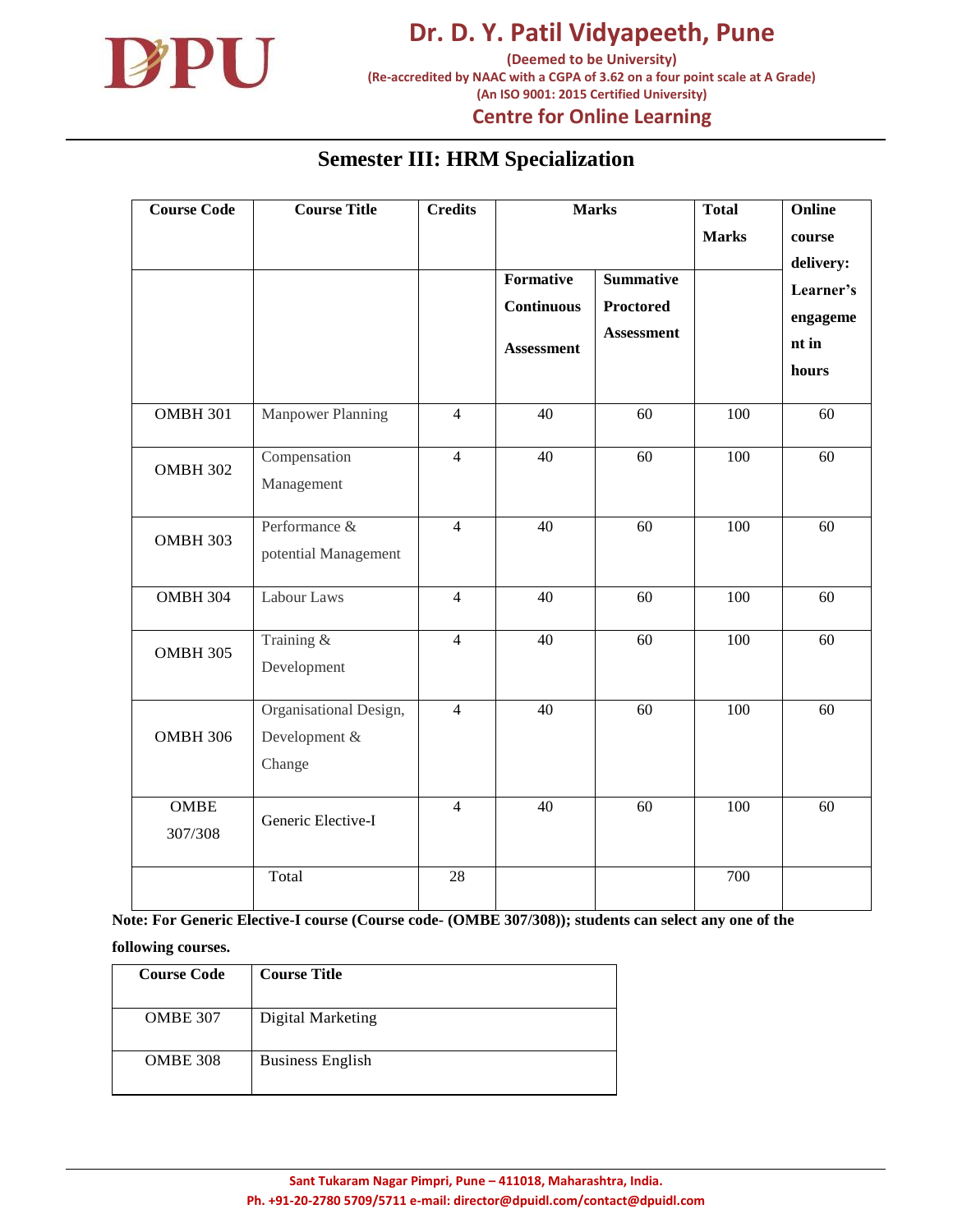

**(Deemed to be University) (Re-accredited by NAAC with a CGPA of 3.62 on a four point scale at A Grade) (An ISO 9001: 2015 Certified University)**

#### **Centre for Online Learning**

#### **Semester IV: HRM Specialization**

| <b>Course Code</b>     | <b>Course Title</b> | <b>Credits</b> | Formative<br><b>Continuous</b><br><b>Assessment</b> | <b>Marks</b><br><b>Summative</b><br>Proctored<br><b>Assessment</b> | <b>Total</b><br><b>Marks</b> | Online<br>course<br>delivery:<br>Learner's<br>engagement<br>in hours |
|------------------------|---------------------|----------------|-----------------------------------------------------|--------------------------------------------------------------------|------------------------------|----------------------------------------------------------------------|
| OMBH 401               | Strategic HR        | $\overline{4}$ | 40                                                  | 60                                                                 | 100                          | 60                                                                   |
| <b>OMBH 402</b>        | HR Audit            | $\overline{4}$ | 40                                                  | 60                                                                 | 100                          | 60                                                                   |
| <b>OMBE</b><br>403/404 | Generic Elective-II | $\overline{4}$ | 40                                                  | 60                                                                 | 100                          | 60                                                                   |
| <b>OMBP 405</b>        | Project Work Report | 8              |                                                     |                                                                    | 200                          |                                                                      |
|                        | Total               | 20             |                                                     |                                                                    | 500                          |                                                                      |

| <b>Course Code</b> | <b>Course Title</b>                      |
|--------------------|------------------------------------------|
|                    |                                          |
| <b>OMBE 403</b>    | Soft Skill                               |
|                    |                                          |
| <b>OMBE 404</b>    | Business Ethics and Corporate Governance |
|                    |                                          |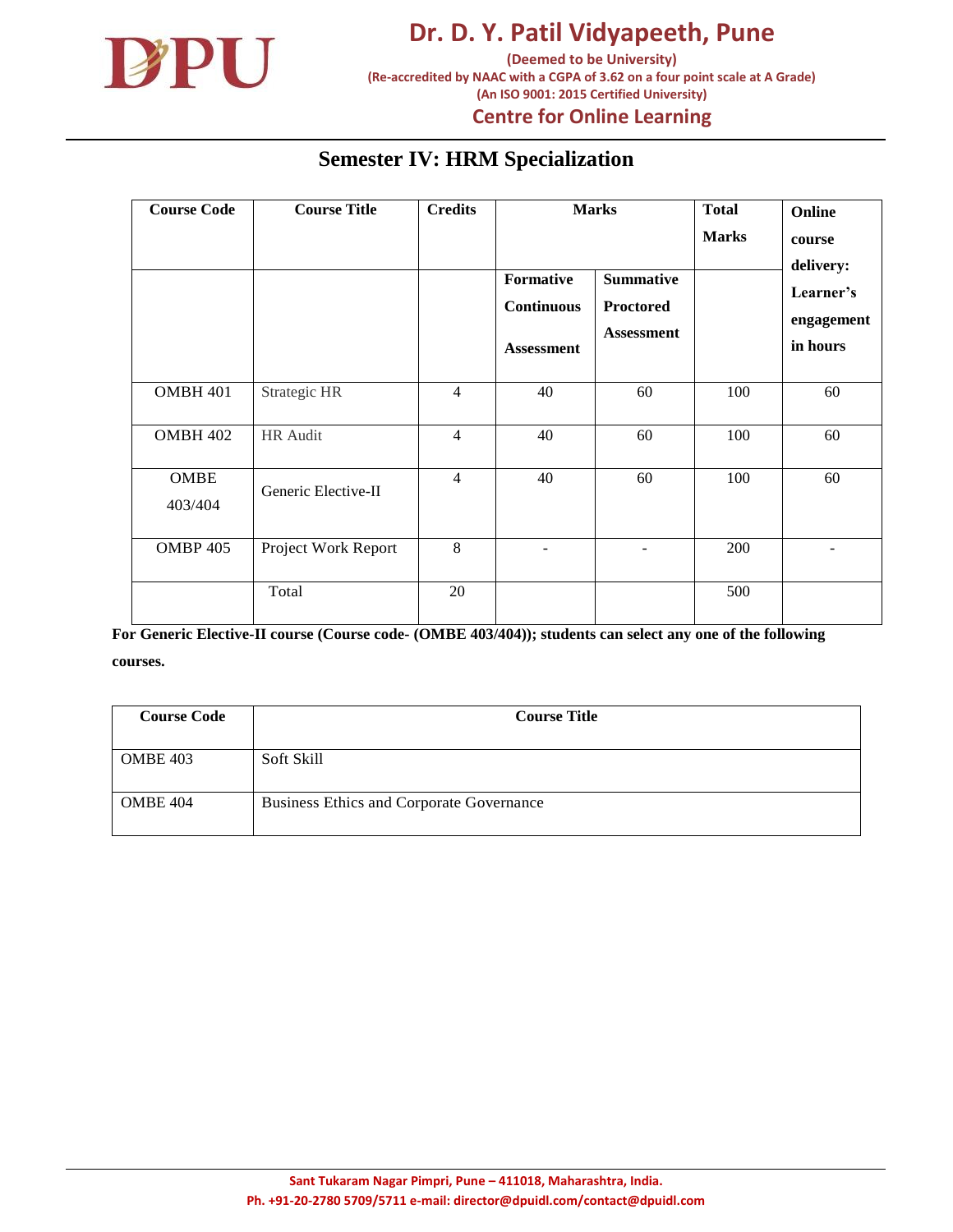

## **Centre for Online Learning**

## **Semester III: FM Specialization**

| <b>Course Code</b>     | <b>Course Title</b>                          | <b>Credits</b> | <b>Marks</b>                                               |                                                           | <b>Total</b><br><b>Marks</b> | Online<br>course<br>delivery:       |
|------------------------|----------------------------------------------|----------------|------------------------------------------------------------|-----------------------------------------------------------|------------------------------|-------------------------------------|
|                        |                                              |                | <b>Formative</b><br><b>Continuous</b><br><b>Assessment</b> | <b>Summative</b><br><b>Proctored</b><br><b>Assessment</b> |                              | Learner's<br>engagement<br>in hours |
| <b>OMBF 301</b>        | Capital & Financial<br><b>Markets</b>        | $\overline{4}$ | 40                                                         | 60                                                        | 100                          | 60                                  |
| <b>OMBF 302</b>        | Financial Institutions &<br>Banking          | $\overline{4}$ | 40                                                         | 60                                                        | 100                          | 60                                  |
| <b>OMBF 303</b>        | Taxation                                     | $\overline{4}$ | 40                                                         | 60                                                        | 100                          | 60                                  |
| OMBF 304               | <b>International Financial</b><br>Management | $\overline{4}$ | 40                                                         | 60                                                        | 100                          | 60                                  |
| <b>OMBF 305</b>        | <b>Advanced Financial</b><br>Management      | $\overline{4}$ | 40                                                         | 60                                                        | 100                          | 60                                  |
| <b>OMBF 306</b>        | Security Analysis &<br>Portfolio Management  | $\overline{4}$ | 40                                                         | 60                                                        | 100                          | 60                                  |
| <b>OMBE</b><br>307/308 | Generic Elective-I                           | $\overline{4}$ | 40                                                         | 60                                                        | 100                          | 60                                  |
|                        | Total                                        | 28             |                                                            |                                                           | 700                          |                                     |

**Note: For Generic Elective-I course (Course code- (OMBE 307/308)); students can select any one of the** 

| <b>Course Code</b> | <b>Course Title</b>     |
|--------------------|-------------------------|
| <b>OMBE 307</b>    | Digital Marketing       |
| <b>OMBE 308</b>    | <b>Business English</b> |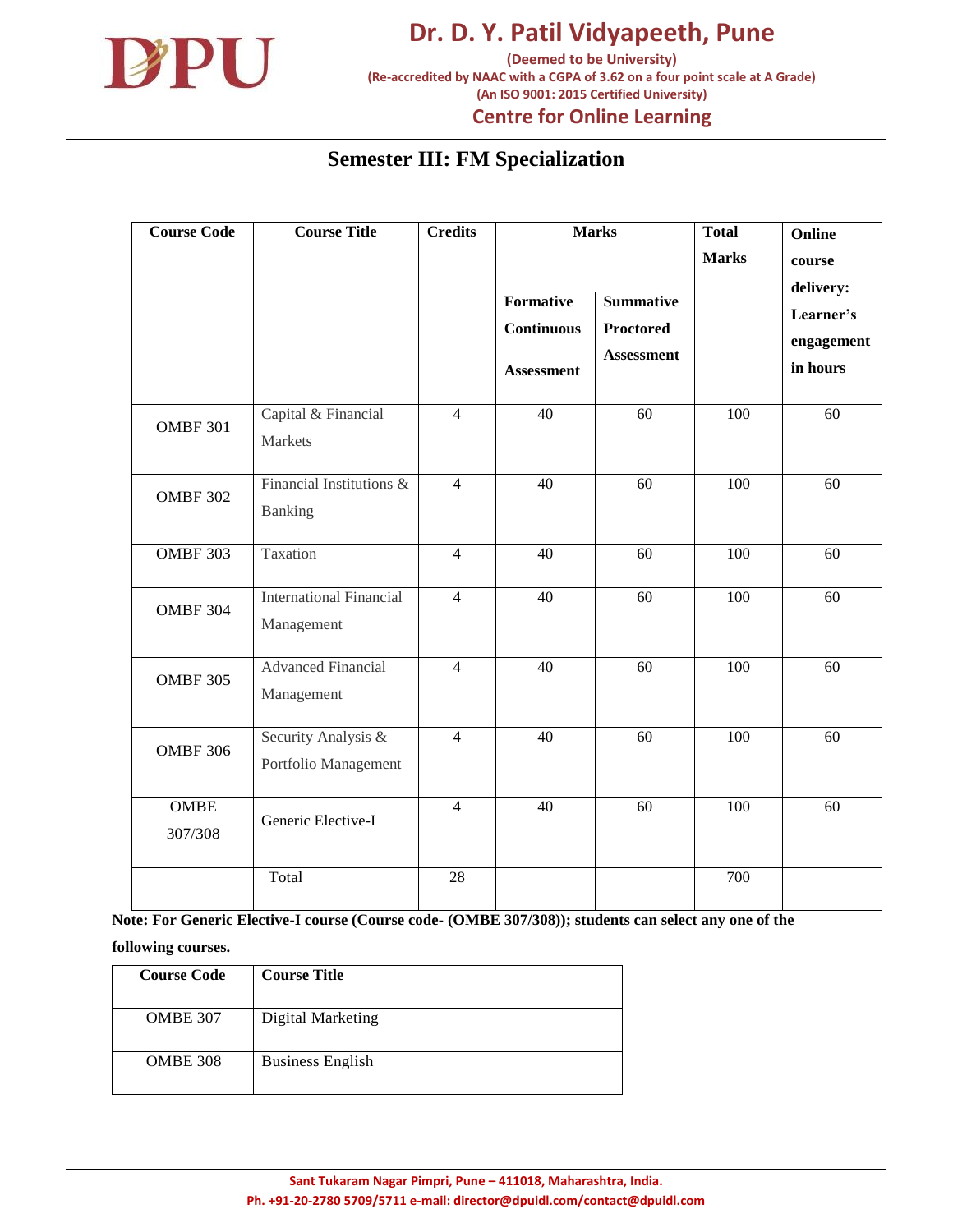

## **Centre for Online Learning**

## **Semester IV: FM Specialization**

| <b>Course Code</b>     | <b>Course Title</b>      | <b>Credits</b> |                                                     | <b>Marks</b>                                              | <b>Total</b><br><b>Marks</b> | Online<br>course                                 |
|------------------------|--------------------------|----------------|-----------------------------------------------------|-----------------------------------------------------------|------------------------------|--------------------------------------------------|
|                        |                          |                | Formative<br><b>Continuous</b><br><b>Assessment</b> | <b>Summative</b><br><b>Proctored</b><br><b>Assessment</b> |                              | delivery:<br>Learner's<br>engagement<br>in hours |
| <b>OMBF</b>            | Project Finance &        | $\overline{4}$ | 40                                                  | 60                                                        | 100                          | 60                                               |
| 401                    | <b>Budgetary Control</b> |                |                                                     |                                                           |                              |                                                  |
| <b>OMBF</b><br>402     | Insurance & Risk Mgmt    | $\overline{4}$ | 40                                                  | 60                                                        | 100                          | 60                                               |
| <b>OMBE</b><br>403/404 | Generic Elective-II      | $\overline{4}$ | 40                                                  | 60                                                        | 100                          | 60                                               |
| <b>OMBP</b><br>405     | Project Work Report      | 8              |                                                     | ÷                                                         | 200                          |                                                  |
|                        | Total                    | 20             |                                                     |                                                           | 500                          |                                                  |

| <b>Course Code</b> | <b>Course Title</b>                      |  |  |
|--------------------|------------------------------------------|--|--|
|                    |                                          |  |  |
| <b>OMBE 403</b>    | Soft Skill                               |  |  |
|                    |                                          |  |  |
| OMBE 404           | Business Ethics and Corporate Governance |  |  |
|                    |                                          |  |  |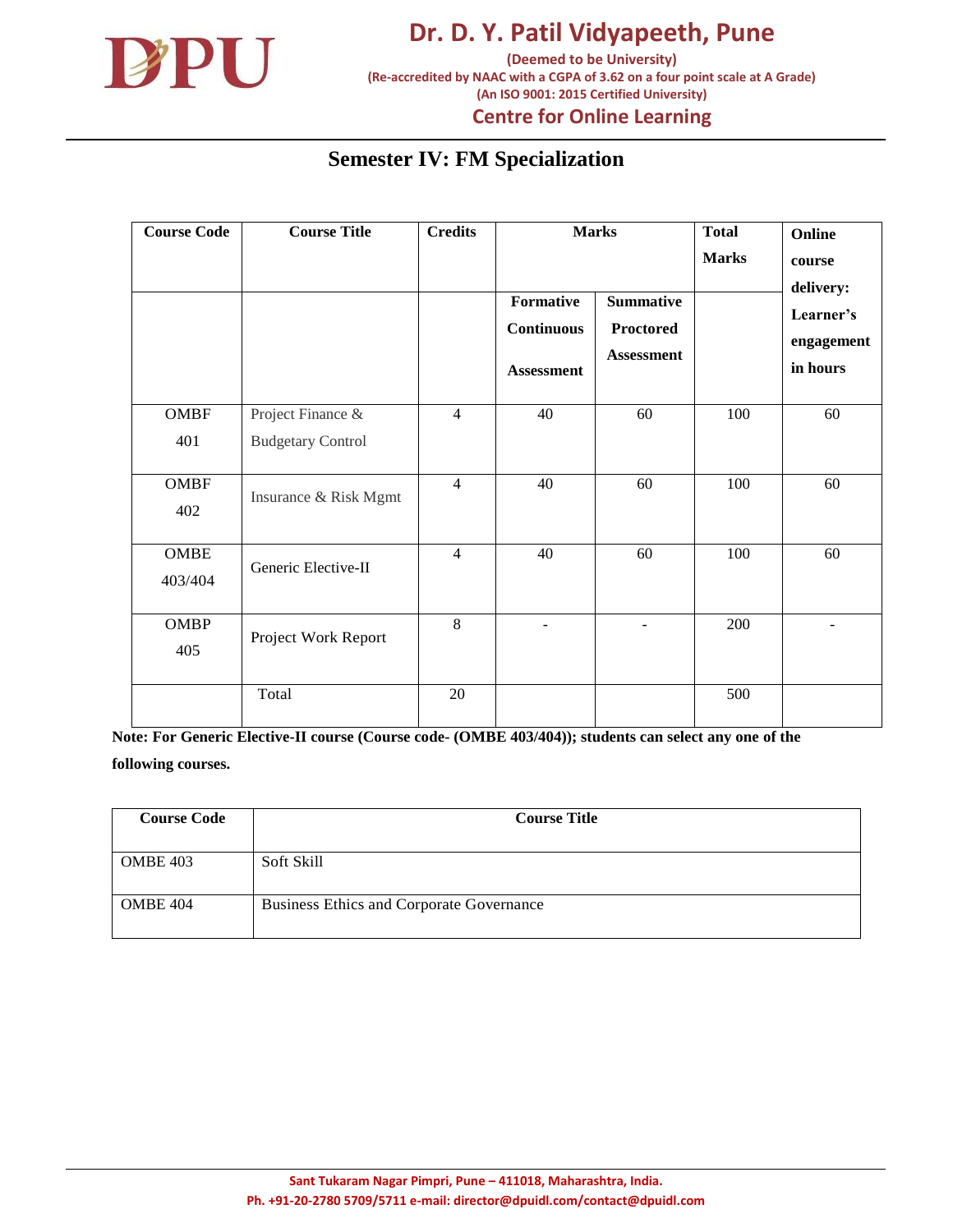

**Dr. D. Y. Patil Vidyapeeth, Pune (Deemed to be University) (Re-accredited by NAAC with a CGPA of 3.62 on a four point scale at A Grade)**

#### **(An ISO 9001: 2015 Certified University) Centre for Online Learning**

#### **Semester III: ITM Specialization**

| <b>Course</b>          | <b>Course Title</b>                              | <b>Credits</b>  |                                                            | <b>Marks</b>                                              | <b>Total</b> | Online                               |
|------------------------|--------------------------------------------------|-----------------|------------------------------------------------------------|-----------------------------------------------------------|--------------|--------------------------------------|
| Code                   |                                                  |                 |                                                            |                                                           | <b>Marks</b> | course<br>delivery:                  |
|                        |                                                  |                 | <b>Formative</b><br><b>Continuous</b><br><b>Assessment</b> | <b>Summative</b><br><b>Proctored</b><br><b>Assessment</b> |              | Learner's<br>engagemen<br>t in hours |
| <b>OMBI 301</b>        | Fundamentals of<br><b>Information Technology</b> | $\overline{4}$  | 40                                                         | 60                                                        | 100          | 60                                   |
| <b>OMBI 302</b>        | C Programming                                    | $\overline{4}$  | 40                                                         | 60                                                        | 100          | 60                                   |
| <b>OMBI 303</b>        | <b>DBMS &amp; Oracle</b>                         | $\overline{4}$  | 40                                                         | 60                                                        | 100          | 60                                   |
| <b>OMBI 304</b>        | Web Designing and<br><b>Content Management</b>   | $\overline{4}$  | 40                                                         | 60                                                        | 100          | 60                                   |
| <b>OMBI 305</b>        | Software Engineering                             | $\overline{4}$  | 40                                                         | 60                                                        | 100          | 60                                   |
| <b>OMBI 306</b>        | <b>Enterprise Resource</b><br>Planning           | $\overline{4}$  | 40                                                         | 60                                                        | 100          | $\overline{60}$                      |
| <b>OMBE</b><br>307/308 | Generic Elective-I                               | $\overline{4}$  | 40                                                         | 60                                                        | 100          | 60                                   |
|                        | Total                                            | $\overline{28}$ |                                                            |                                                           | 700          |                                      |

| <b>Course Code</b> | <b>Course Title</b>     |
|--------------------|-------------------------|
| <b>OMBE 307</b>    | Digital Marketing       |
| <b>OMBE 308</b>    | <b>Business English</b> |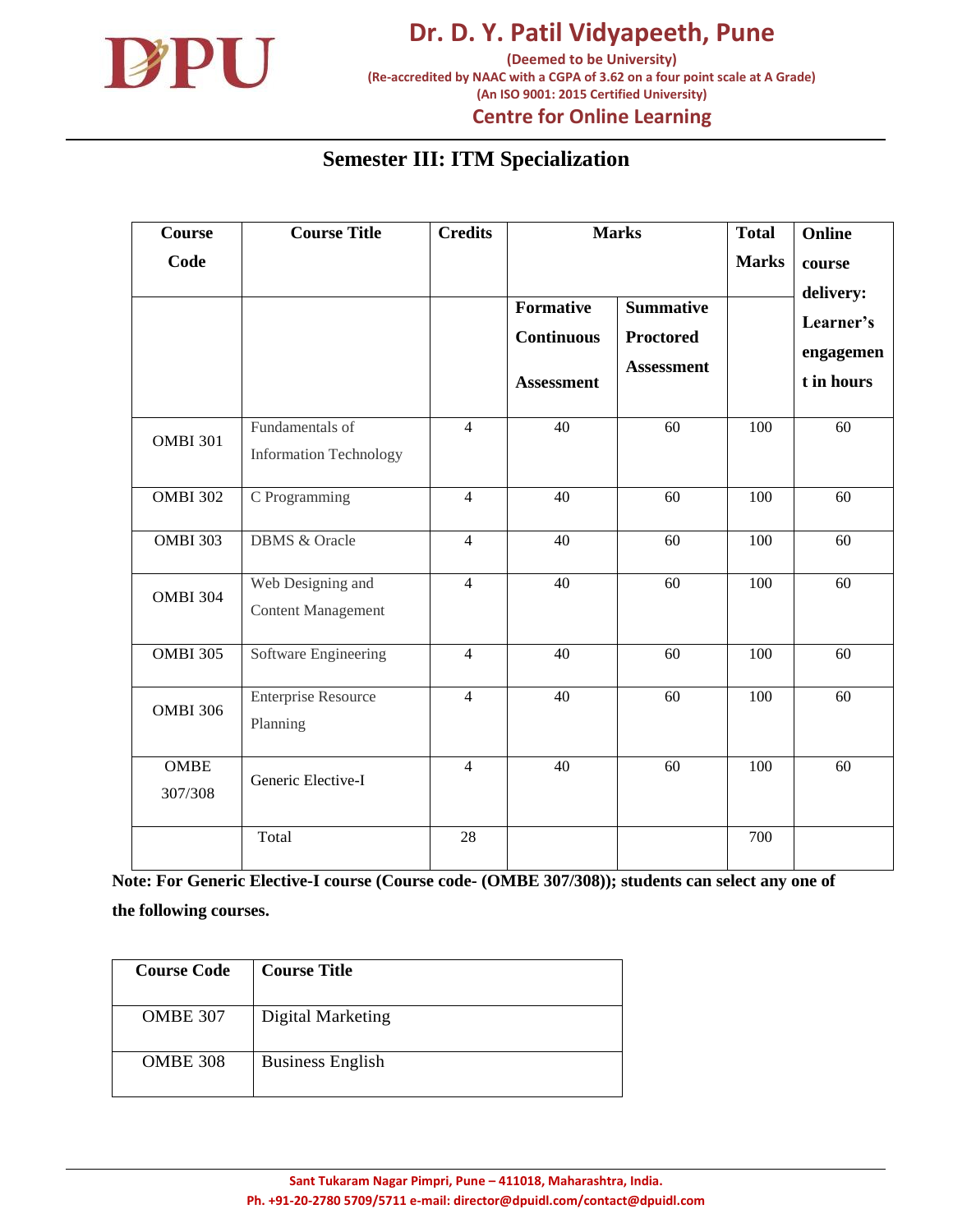

**(Deemed to be University) (Re-accredited by NAAC with a CGPA of 3.62 on a four point scale at A Grade) (An ISO 9001: 2015 Certified University)**

#### **Centre for Online Learning**

## **Semester IV: ITM Specialization**

| <b>Course Code</b>     | <b>Course Title</b>   | <b>Credit</b><br>S |                                                            | <b>Marks</b>                                              |     | Online<br>course<br>delivery:        |
|------------------------|-----------------------|--------------------|------------------------------------------------------------|-----------------------------------------------------------|-----|--------------------------------------|
|                        |                       |                    | <b>Formative</b><br><b>Continuous</b><br><b>Assessment</b> | <b>Summative</b><br><b>Proctored</b><br><b>Assessment</b> |     | Learner's<br>engagemen<br>t in hours |
| OMBI 401               | Software Project Mgmt | $\overline{4}$     | 40                                                         | 60                                                        | 100 | 60                                   |
| <b>OMBI 402</b>        | Emerging Trends in IT | $\overline{4}$     | 40                                                         | 60                                                        | 100 | 60                                   |
| <b>OMBE</b><br>403/404 | Generic Elective-II   | $\overline{4}$     | 40                                                         | 60                                                        | 100 | 60                                   |
| <b>OMBP 405</b>        | Project Work Report   | 8                  | $\overline{\phantom{a}}$                                   |                                                           | 200 |                                      |
|                        | Total                 | 20                 |                                                            |                                                           | 500 |                                      |

| <b>Course Code</b> | <b>Course Title</b>                             |  |  |
|--------------------|-------------------------------------------------|--|--|
|                    |                                                 |  |  |
| <b>OMBE 403</b>    | Soft Skill                                      |  |  |
|                    |                                                 |  |  |
| <b>OMBE 404</b>    | <b>Business Ethics and Corporate Governance</b> |  |  |
|                    |                                                 |  |  |
|                    |                                                 |  |  |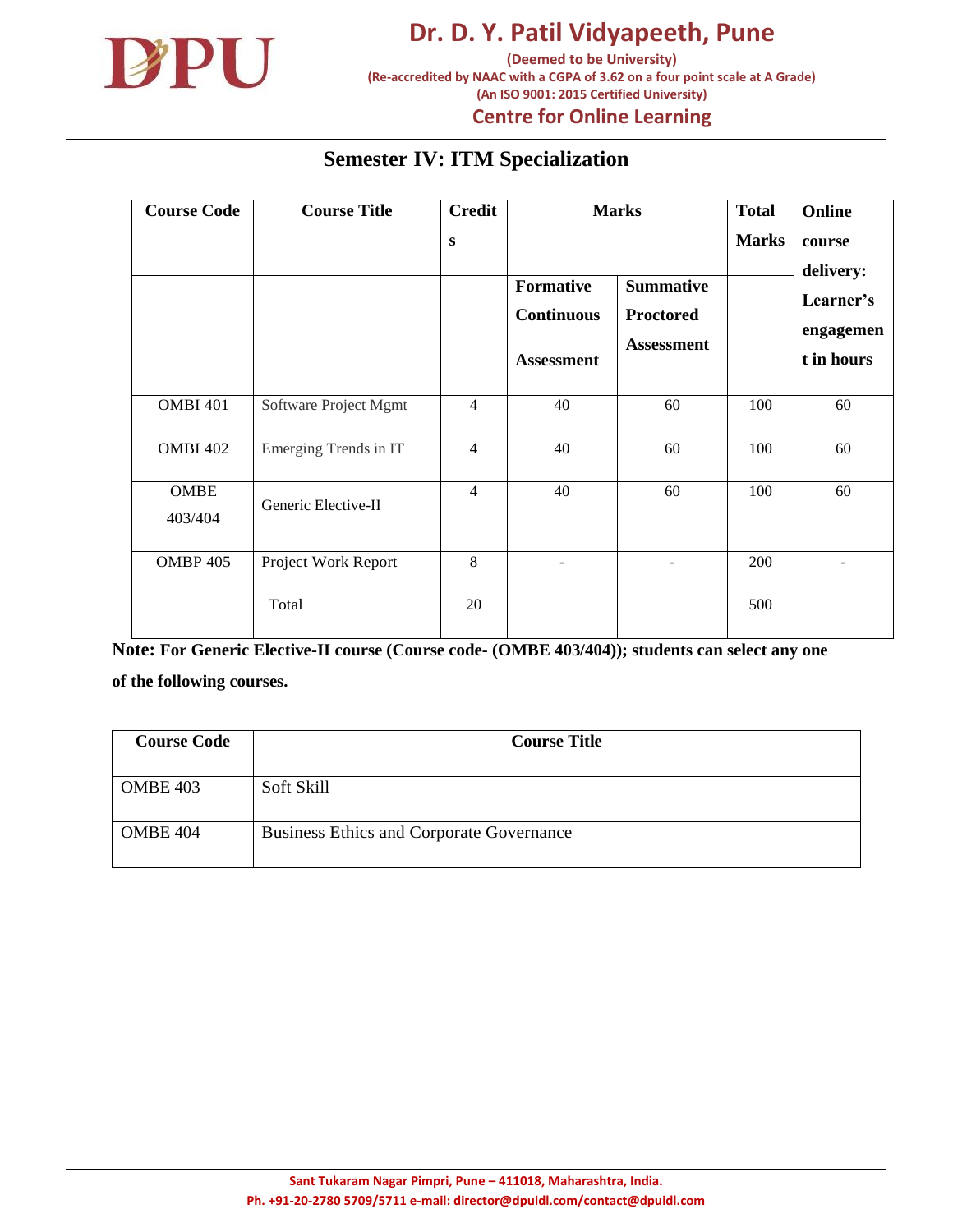

**(Re-accredited by NAAC with a CGPA of 3.62 on a four point scale at A Grade) (An ISO 9001: 2015 Certified University)**

**Centre for Online Learning**

## **Semester III: PM Specialization**

| <b>Course Code</b>     | <b>Course Title</b>                           | <b>Credits</b> | Formative<br><b>Continuous</b><br><b>Assessment</b> | <b>Marks</b><br><b>Summative</b><br><b>Proctored</b><br><b>Assessment</b> | <b>Total</b><br><b>Marks</b> | Online<br>course<br>delivery:<br>Learner's<br>engagement<br>in hours |
|------------------------|-----------------------------------------------|----------------|-----------------------------------------------------|---------------------------------------------------------------------------|------------------------------|----------------------------------------------------------------------|
| <b>OMBP 301</b>        | Fundamentals of Project<br>management         | $\overline{4}$ | 40                                                  | 60                                                                        | 100                          | 60                                                                   |
| <b>OMBP 302</b>        | Project Planning and<br>Scheduling            | $\overline{4}$ | 40                                                  | 60                                                                        | 100                          | 60                                                                   |
| <b>OMBP 303</b>        | Business laws and<br>Regulations              | $\overline{4}$ | 40                                                  | 60                                                                        | 100                          | 60                                                                   |
| <b>OMBP 304</b>        | Project Finance &<br><b>Budgetary Control</b> | $\overline{4}$ | 40                                                  | 60                                                                        | 100                          | 60                                                                   |
| <b>OMBP 305</b>        | Project Performance<br>Measurement & Control  | $\overline{4}$ | 40                                                  | 60                                                                        | 100                          | 60                                                                   |
| <b>OMBP 306</b>        | IT in Projects                                | $\overline{4}$ | 40                                                  | 60                                                                        | 100                          | 60                                                                   |
| <b>OMBE</b><br>307/308 | Generic Elective-I                            | $\overline{4}$ | 40                                                  | 60                                                                        | 100                          | 60                                                                   |
|                        | Total                                         | 28             |                                                     |                                                                           | 700                          |                                                                      |

**Note: For Generic Elective-I course (Course code- (OMBE 307/308)); students can select any one of the** 

| <b>Course Code</b> | <b>Course Title</b>     |
|--------------------|-------------------------|
| <b>OMBE 307</b>    | Digital Marketing       |
| <b>OMBE 308</b>    | <b>Business English</b> |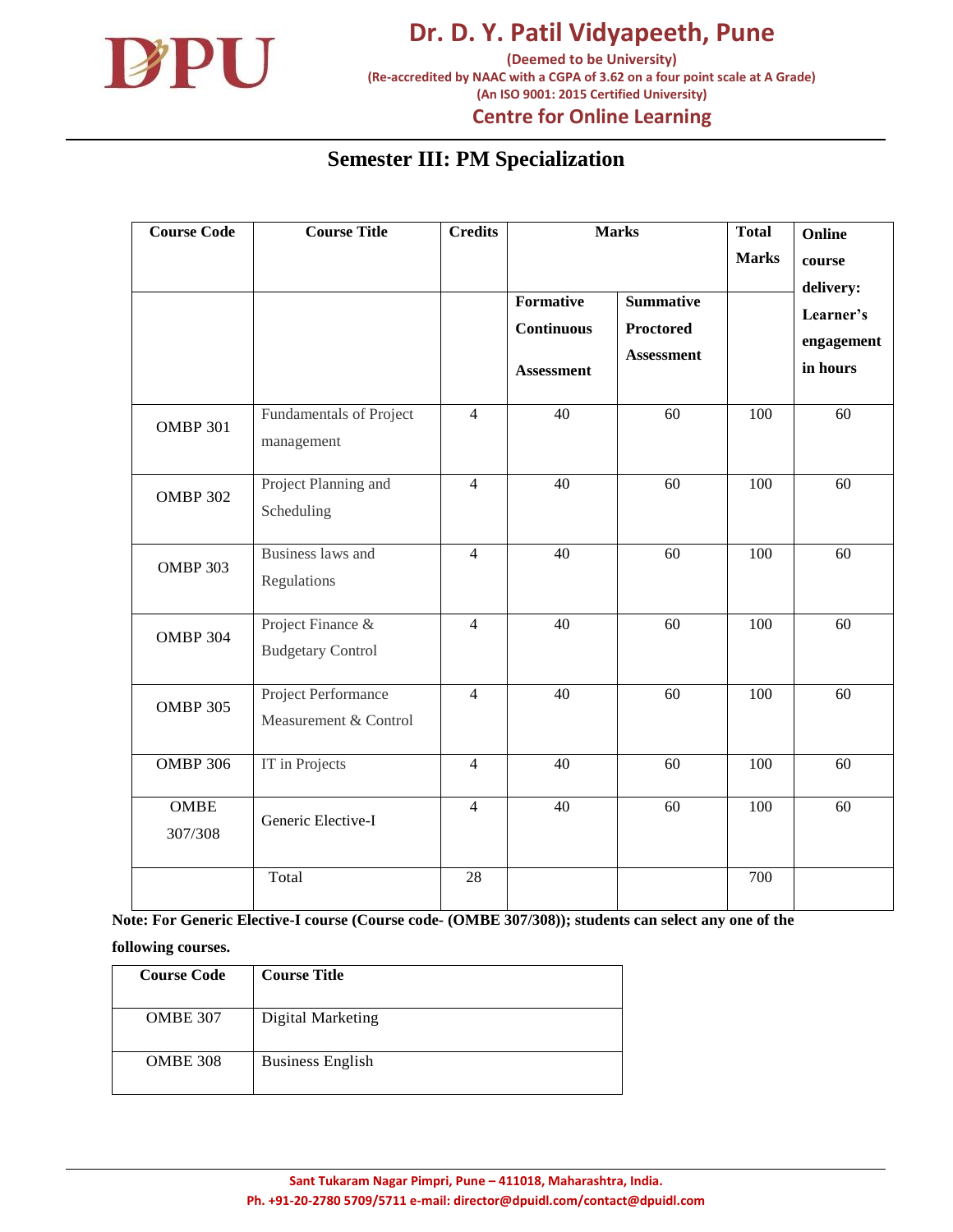

**(Re-accredited by NAAC with a CGPA of 3.62 on a four point scale at A Grade) (An ISO 9001: 2015 Certified University)**

#### **Centre for Online Learning**

## **Semester IV: PM Specialization**

| <b>Course Code</b>     | <b>Course Title</b>                           | <b>Credits</b> | <b>Marks</b>                                               |                                                    | <b>Total</b><br><b>Marks</b> | Online<br>course<br>delivery:       |
|------------------------|-----------------------------------------------|----------------|------------------------------------------------------------|----------------------------------------------------|------------------------------|-------------------------------------|
|                        |                                               |                | <b>Formative</b><br><b>Continuous</b><br><b>Assessment</b> | <b>Summative</b><br>Proctored<br><b>Assessment</b> |                              | Learner's<br>engagement<br>in hours |
| OMBP 401               | Quantitative Methods in<br>Project Management | $\overline{4}$ | 40                                                         | 60                                                 | 100                          | 60                                  |
| <b>OMBP 402</b>        | Project Quality<br>Management                 | $\overline{4}$ | 40                                                         | 60                                                 | 100                          | 60                                  |
| <b>OMBE</b><br>403/404 | Generic Elective-II                           | $\overline{4}$ | 40                                                         | 60                                                 | 100                          | 60                                  |
| <b>OMBP 405</b>        | Project Work Report                           | 8              | ۰                                                          | $\overline{\phantom{a}}$                           | 200                          |                                     |
|                        | Total                                         | 20             |                                                            |                                                    | 500                          |                                     |

| <b>Course Code</b> | <b>Course Title</b>                      |  |  |
|--------------------|------------------------------------------|--|--|
|                    |                                          |  |  |
| <b>OMBE 403</b>    | Soft Skill                               |  |  |
|                    |                                          |  |  |
| <b>OMBE 404</b>    | Business Ethics and Corporate Governance |  |  |
|                    |                                          |  |  |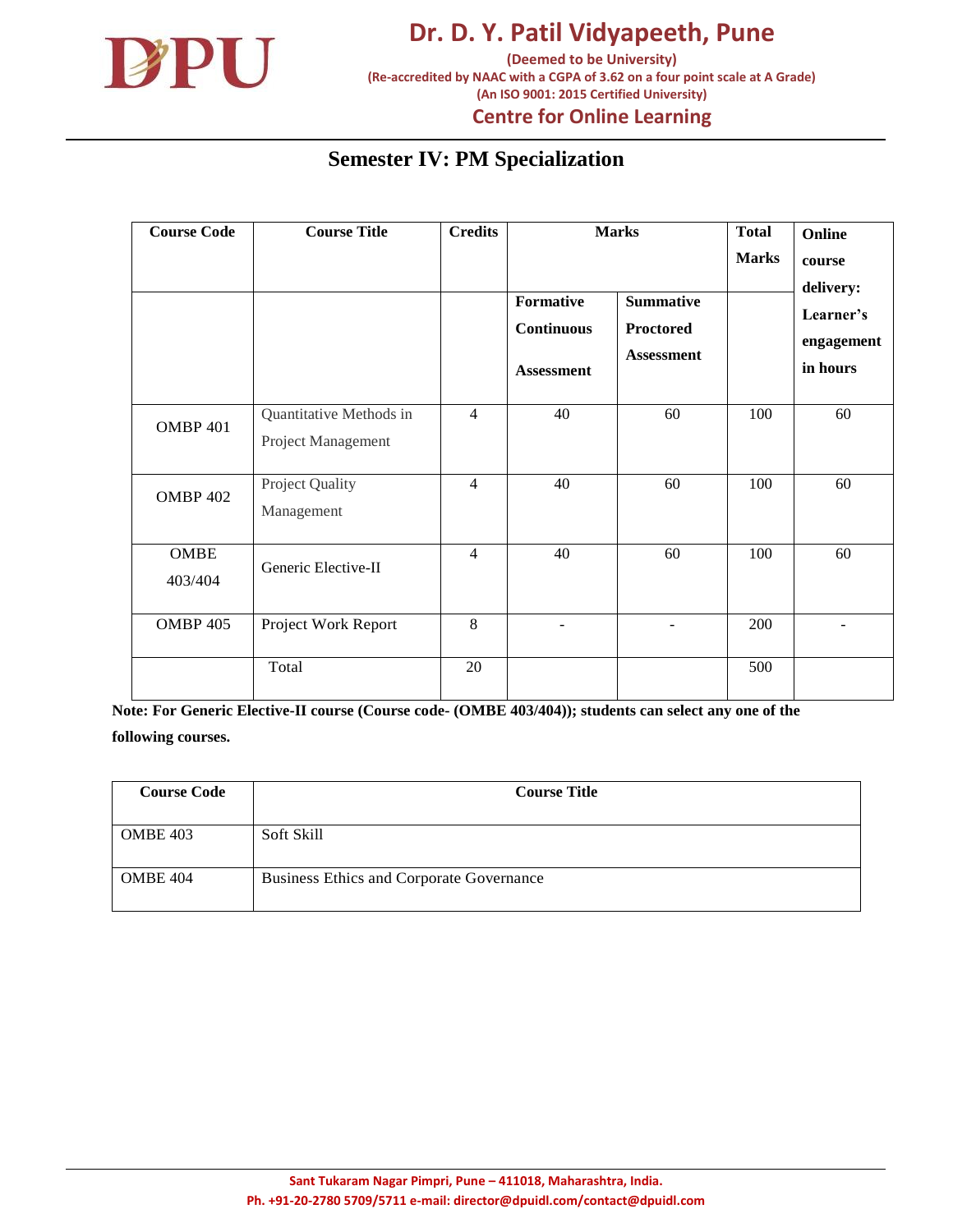

**(Re-accredited by NAAC with a CGPA of 3.62 on a four point scale at A Grade) (An ISO 9001: 2015 Certified University)**

**Centre for Online Learning**

## **Semester III: OM Specialization**

| <b>Course Code</b>     | <b>Course Title</b>                     | <b>Credits</b> | Formative<br><b>Continuous</b><br><b>Assessment</b> | <b>Marks</b><br><b>Summative</b><br><b>Proctored</b><br><b>Assessment</b> | <b>Total</b><br><b>Marks</b> | Online<br>course<br>delivery:<br>Learner's<br>engagement<br>in hours |  |
|------------------------|-----------------------------------------|----------------|-----------------------------------------------------|---------------------------------------------------------------------------|------------------------------|----------------------------------------------------------------------|--|
| <b>OMBO 301</b>        | Production Planning &<br>Control        | $\overline{4}$ | 40                                                  | 60                                                                        | 100                          | 60                                                                   |  |
| <b>OMBO 302</b>        | Fundamentals of Project<br>Management   | $\overline{4}$ | 40                                                  | 60                                                                        | 100                          | 60                                                                   |  |
| <b>OMBO 303</b>        | Logistics & Supply Chain<br>Management  | $\overline{4}$ | 40                                                  | 60                                                                        | 100                          | 60                                                                   |  |
| <b>OMBO 304</b>        | World class manufacturing               | $\overline{4}$ | 40                                                  | 60                                                                        | 100                          | 60                                                                   |  |
| <b>OMBO 305</b>        | Operations in Service<br>Industry       | $\overline{4}$ | 40                                                  | 60                                                                        | 100                          | 60                                                                   |  |
| <b>OMBO 306</b>        | Statistics & Quantitative<br>Techniques | $\overline{4}$ | 40                                                  | 60                                                                        | 100                          | 60                                                                   |  |
| <b>OMBE</b><br>307/308 | Generic Elective-I                      | $\overline{4}$ | 40                                                  | 60                                                                        | 100                          | 60                                                                   |  |
|                        | Total                                   | 28             |                                                     |                                                                           | 700                          |                                                                      |  |

**Note: For Generic Elective-I course (Course code- (OMBE 307/308)); students can select any one of the** 

| <b>Course Code</b> | <b>Course Title</b>     |
|--------------------|-------------------------|
| <b>OMBE 307</b>    | Digital Marketing       |
| <b>OMBE 308</b>    | <b>Business English</b> |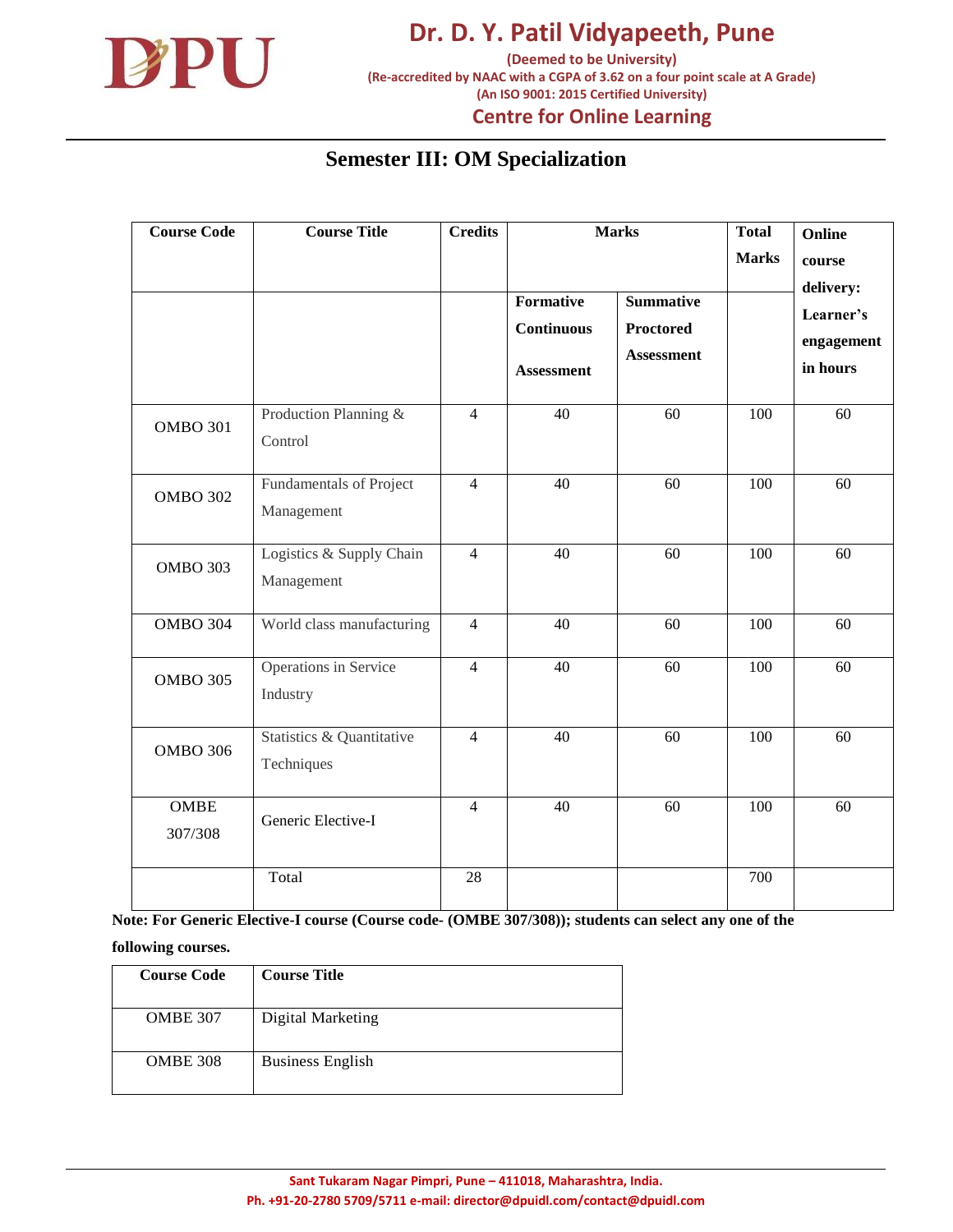

# **Centre for Online Learning**

## **Semester IV: OM Specialization**

| <b>Course Code</b>     | <b>Course Title</b>          | <b>Credits</b> | Formative<br><b>Continuous</b><br><b>Assessment</b> | <b>Marks</b><br><b>Summative</b><br><b>Proctored</b><br><b>Assessment</b> | <b>Total</b><br><b>Marks</b> | Online<br>course<br>delivery:<br>Learner's<br>engagement<br>in hours |
|------------------------|------------------------------|----------------|-----------------------------------------------------|---------------------------------------------------------------------------|------------------------------|----------------------------------------------------------------------|
| <b>OMBO 401</b>        | Work System Design           | $\overline{4}$ | 40                                                  | 60                                                                        | 100                          | 60                                                                   |
| <b>OMBO 402</b>        | <b>Technology Management</b> | $\overline{4}$ | 40                                                  | 60                                                                        | 100                          | 60                                                                   |
| <b>OMBE</b><br>403/404 | Generic Elective-II          | $\overline{4}$ | 40                                                  | 60                                                                        | 100                          | 60                                                                   |
| <b>OMBP 405</b>        | Project Work Report          | 8              |                                                     |                                                                           | 200                          |                                                                      |
|                        | Total                        | 20             |                                                     |                                                                           | 500                          |                                                                      |

| <b>Course Code</b> | <b>Course Title</b>                      |  |  |
|--------------------|------------------------------------------|--|--|
|                    |                                          |  |  |
| <b>OMBE 403</b>    | Soft Skill                               |  |  |
|                    |                                          |  |  |
| OMBE 404           | Business Ethics and Corporate Governance |  |  |
|                    |                                          |  |  |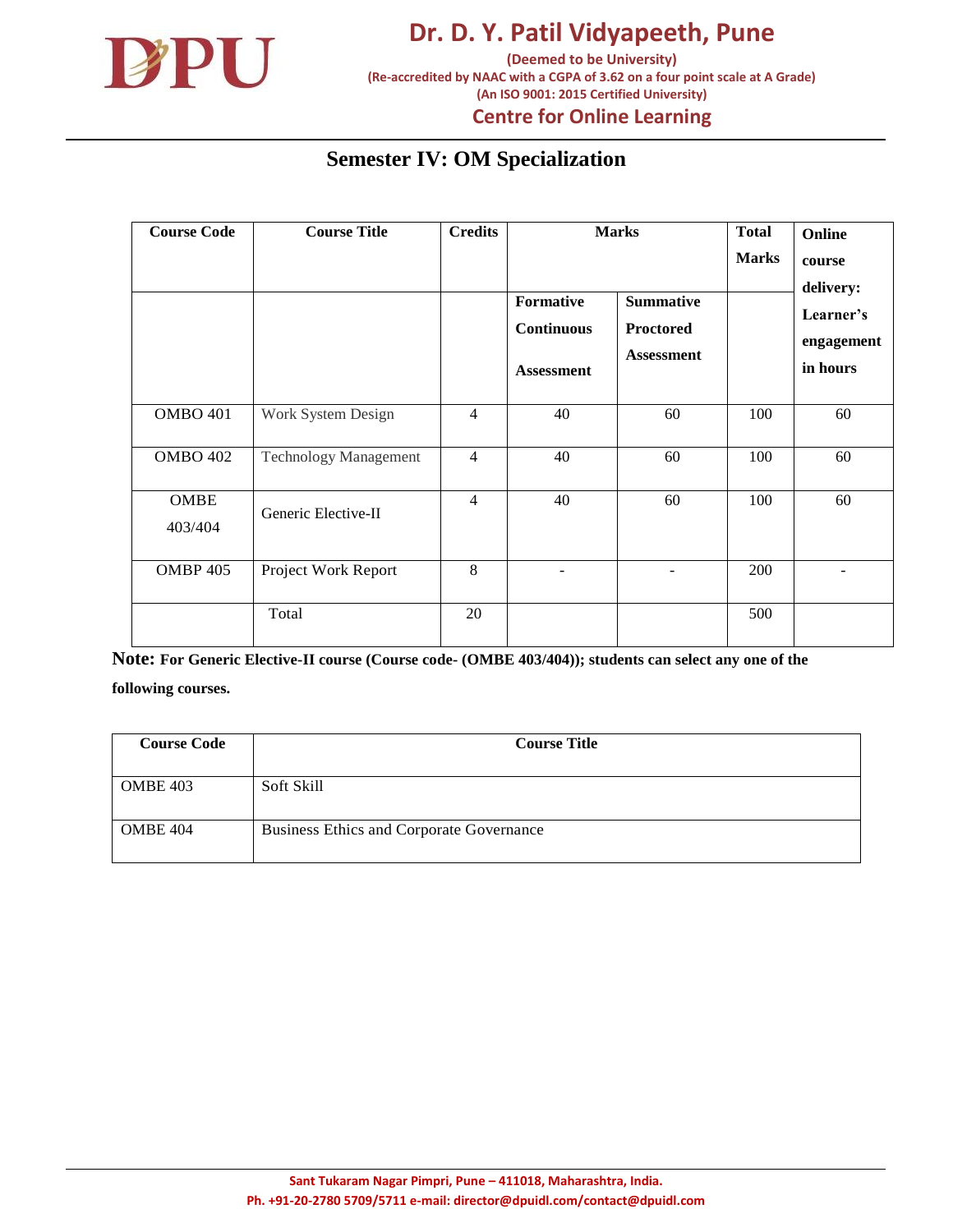

**(Deemed to be University) (Re-accredited by NAAC with a CGPA of 3.62 on a four point scale at A Grade) (An ISO 9001: 2015 Certified University)**

#### **Centre for Online Learning**

#### **Semester III: HAHM Specialization**

| <b>Course Code</b>     | <b>Course Title</b>                                     | <b>Credits</b> | Formative<br><b>Continuous</b><br><b>Assessment</b> | <b>Marks</b><br><b>Summative</b><br>Proctored<br><b>Assessment</b> | <b>Total</b><br><b>Marks</b> | Online<br>course<br>delivery:<br>Learner's<br>engagement<br>in hours |
|------------------------|---------------------------------------------------------|----------------|-----------------------------------------------------|--------------------------------------------------------------------|------------------------------|----------------------------------------------------------------------|
| OMBHA 301              | Indoor and Outdoor Hospital<br>Services                 | $\overline{4}$ | 40                                                  | 60                                                                 | 100                          | 60                                                                   |
| OMBHA 302              | <b>Ancillary Hospital Services</b>                      | $\overline{4}$ | 40                                                  | 60                                                                 | 100                          | 60                                                                   |
| OMBHA 303              | Legal Aspects of Hospital and<br>Health Management      | $\overline{4}$ | 40                                                  | 60                                                                 | 100                          | 60                                                                   |
| OMBHA 304              | Marketing of Health Care<br>Services                    | $\overline{4}$ | 40                                                  | 60                                                                 | 100                          | 60                                                                   |
| OMBHA 305              | Community Health & Hospital<br>Safety & Risk Management | $\overline{4}$ | 40                                                  | 60                                                                 | 100                          | 60                                                                   |
| OMBHA 306              | Quality Management in<br>HealthCare Services            | $\overline{4}$ | 40                                                  | 60                                                                 | 100                          | 60                                                                   |
| <b>OMBE</b><br>307/308 | Generic Elective-I                                      | $\overline{4}$ | 40                                                  | 60                                                                 | 100                          | 60                                                                   |
|                        | Total                                                   | 28             |                                                     |                                                                    | 700                          |                                                                      |

**Note: For Generic Elective-I course (Course code- (OMBE 307/308)); students can select any one of the** 

| <b>Course Code</b> | <b>Course Title</b>     |
|--------------------|-------------------------|
| <b>OMBE 307</b>    | Digital Marketing       |
| <b>OMBE 308</b>    | <b>Business English</b> |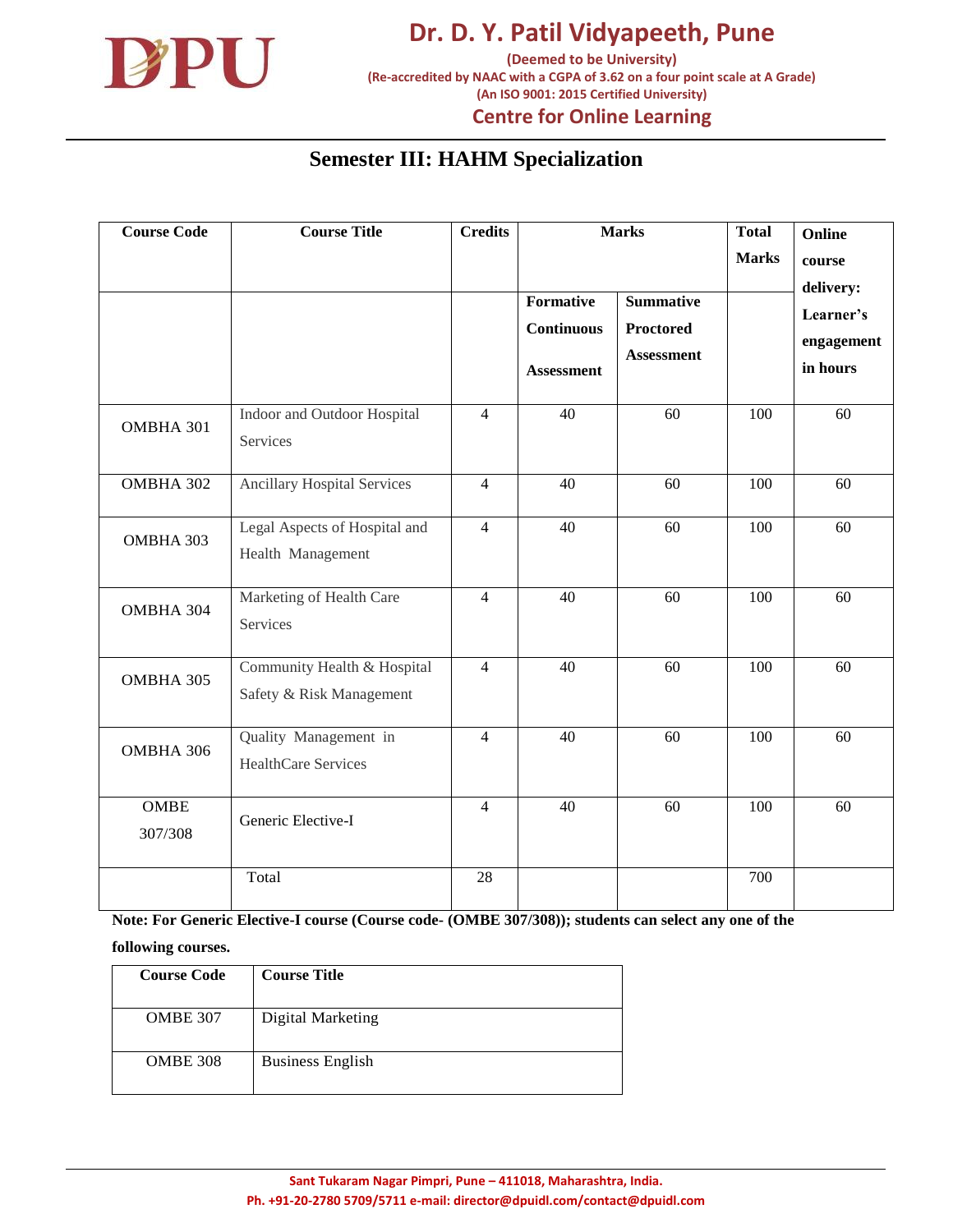

**(Re-accredited by NAAC with a CGPA of 3.62 on a four point scale at A Grade) (An ISO 9001: 2015 Certified University)**

## **Centre for Online Learning**

#### **Semester IV: HAHM Specialization**

| <b>Course Code</b>     | <b>Course Title</b>                                       | <b>Credits</b> |                                                     | <b>Marks</b>                                       | <b>Total</b> | Online                                           |
|------------------------|-----------------------------------------------------------|----------------|-----------------------------------------------------|----------------------------------------------------|--------------|--------------------------------------------------|
|                        |                                                           |                |                                                     |                                                    | <b>Marks</b> | course                                           |
|                        |                                                           |                | Formative<br><b>Continuous</b><br><b>Assessment</b> | <b>Summative</b><br>Proctored<br><b>Assessment</b> |              | delivery:<br>Learner's<br>engagement<br>in hours |
| OMBHA 401              | Hospital Administration & Bio<br>medical waste Management | $\overline{4}$ | 40                                                  | 60                                                 | 100          | 60                                               |
| OMBHA 402              | Operations Management in<br>Hospitals                     | $\overline{4}$ | 40                                                  | 60                                                 | 100          | 60                                               |
| <b>OMBE</b><br>403/404 | Generic Elective-II                                       | 4              | 40                                                  | 60                                                 | 100          | 60                                               |
| OMBP 405               | Project Work Report                                       | 8              | $\overline{a}$                                      | ۰                                                  | 200          |                                                  |
|                        | Total                                                     | 20             |                                                     |                                                    | 500          |                                                  |

| <b>Course Code</b> | <b>Course Title</b>                             |  |  |
|--------------------|-------------------------------------------------|--|--|
|                    |                                                 |  |  |
| <b>OMBE 403</b>    | Soft Skill                                      |  |  |
|                    |                                                 |  |  |
| <b>OMBE 404</b>    | <b>Business Ethics and Corporate Governance</b> |  |  |
|                    |                                                 |  |  |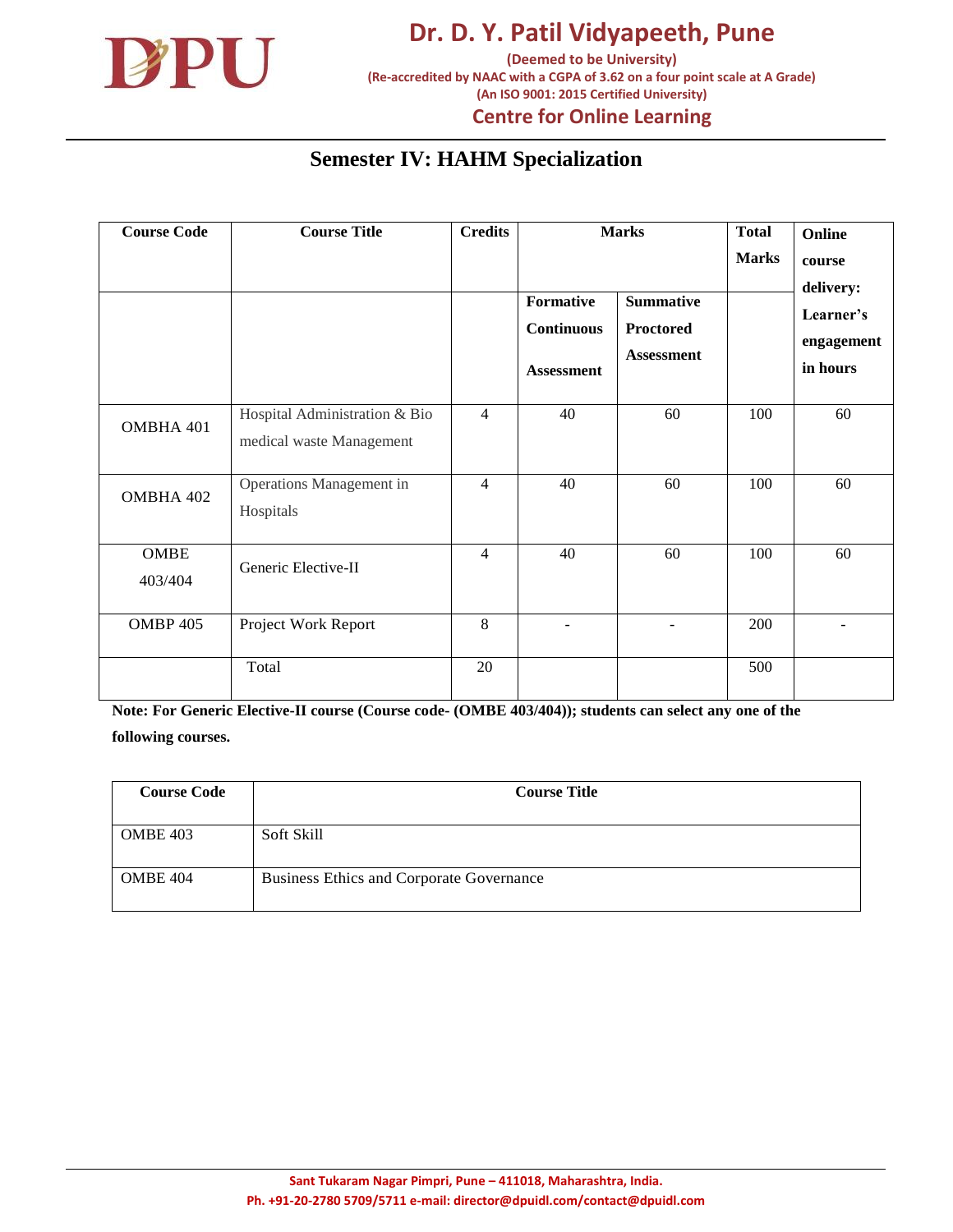

**Dr. D. Y. Patil Vidyapeeth, Pune (Deemed to be University) (Re-accredited by NAAC with a CGPA of 3.62 on a four point scale at A Grade)**

**(An ISO 9001: 2015 Certified University)**

#### **Centre for Online Learning**

#### **Semester III: IBM Specialization**

| <b>Course Code</b>     | <b>Course Title</b>                               | <b>Credits</b> | <b>Formative</b>                       | <b>Marks</b><br><b>Summative</b>      | <b>Total</b><br><b>Marks</b> | Online<br>course<br>delivery:       |  |
|------------------------|---------------------------------------------------|----------------|----------------------------------------|---------------------------------------|------------------------------|-------------------------------------|--|
|                        |                                                   |                | <b>Continuous</b><br><b>Assessment</b> | <b>Proctored</b><br><b>Assessment</b> |                              | Learner's<br>engagement<br>in hours |  |
| OMBIB 301              | International trade, WTO &<br>Trade Policy issues | $\overline{4}$ | 40                                     | 60                                    | 100                          | 60                                  |  |
| OMBIB 302              | <b>Business Laws and Regulations</b>              | $\overline{4}$ | 40                                     | 60                                    | 100                          | 60                                  |  |
| OMBIB 303              | Financial institutions and<br>Banking             | $\overline{4}$ | 40                                     | 60                                    | 100                          | 60                                  |  |
| OMBIB 304              | <b>International Marketing</b>                    | $\overline{4}$ | 40                                     | 60                                    | 100                          | 60                                  |  |
| OMBIB 305              | <b>International Finance</b><br>Management        | $\overline{4}$ | 40                                     | 60                                    | 100                          | 60                                  |  |
| OMBIB 306              | Security Analysis and Portfolio<br>Management     | $\overline{4}$ | 40                                     | 60                                    | 100                          | 60                                  |  |
| <b>OMBE</b><br>307/308 | Generic Elective-I                                | $\overline{4}$ | 40                                     | 60                                    | 100                          | 60                                  |  |
|                        | Total                                             | 28             |                                        |                                       | 700                          |                                     |  |

**Note: For Generic Elective-I course (Course code- (OMBE 307/308)); students can select any one of the** 

| <b>Course Code</b> | <b>Course Title</b>     |
|--------------------|-------------------------|
| <b>OMBE 307</b>    | Digital Marketing       |
| <b>OMBE 308</b>    | <b>Business English</b> |